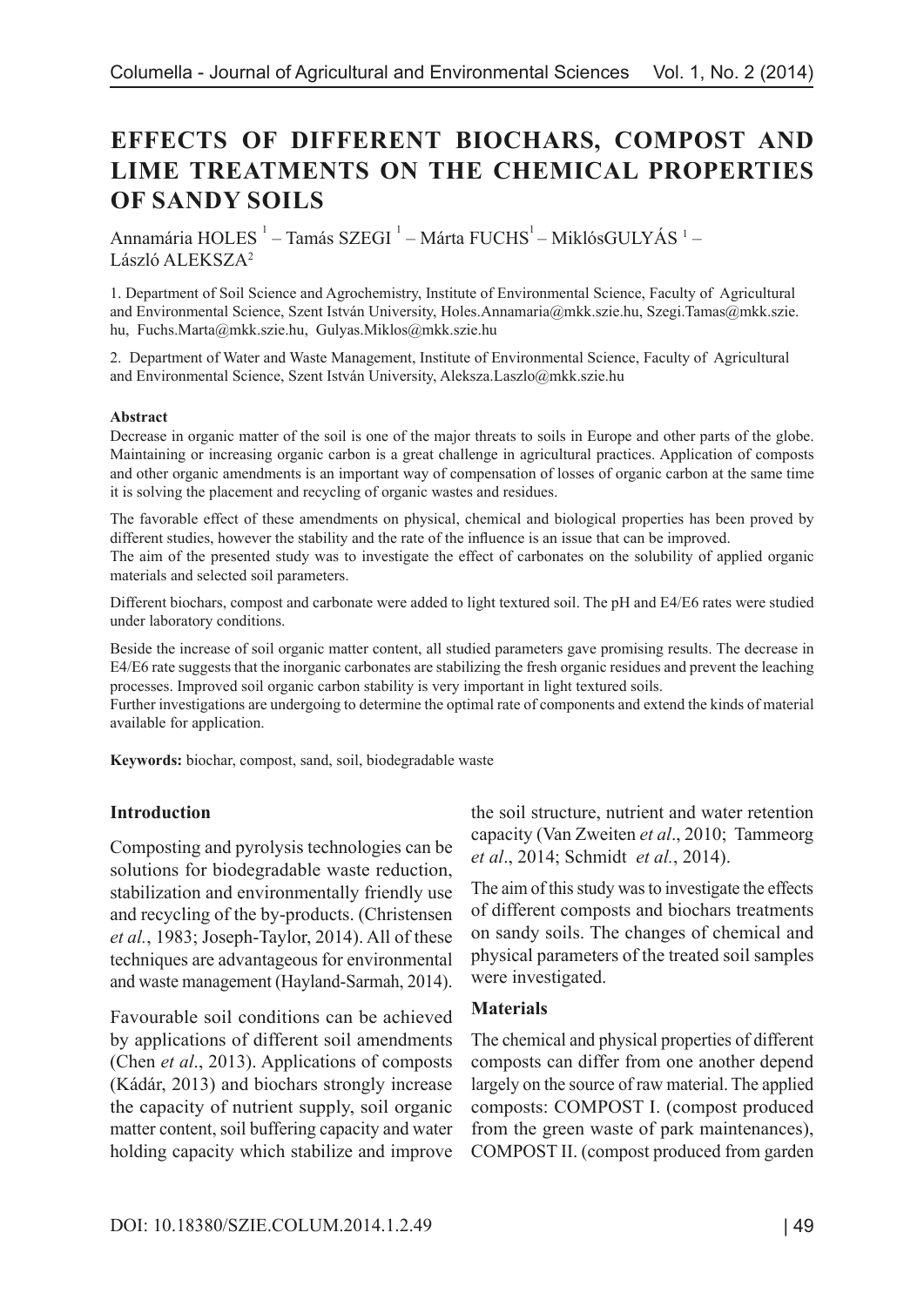waste separately collected from households), COMPOST III. (compost exclusively produced from fallen leaves). The soil samples (Figure 1.) were collected in Szárítópuszta Experimental farm (Gödöllő, Hungary), from 0-20cm depth of an Arenosol. Two types of biochars (Figure 1.) were compared: plant origin biochar (POB) and weeks in room temperature and moisturized with 150g distilled water (in  $24<sup>th</sup>$  June to  $22<sup>th</sup>$  July, 2013) after preparation. 1000g sandy soil was used as a control. The samples were examined with adding 0,5g lime and without adding lime (Table 1.). Every sample was air dried before measuring the parameters.

*Figure 1.* Investigated materials( 1. - sand, 2. - animal origin biochar (AOB), 3. - plant origin biochar (POB), 4. - lime and 5. - green waste compost)



animal origin biochar (AOB, bonechar) produced by pyrolysis. The samples were examined with added lime and without added lime. Table 1. shows the parameters of the sample mixtures. The experiments of the sixteen sample mixtures were replicated three times.

# **Methods**

The following parameters were measured from the three types of composts (Table 2.): dissolved organic carbon (DOC) content [based on Tyurin method], soil organic matter content (SOM) [loss on ignition] and  $CaCO<sub>3</sub>$  content [calcimeter] method]. The organic matter quality, pH, cation exchange capacity (CEC) and DOC of the investigated materials were measured (Table 1.). The organic matter quality was measured by E4/E6 metbod (Trubetskaya *et al*., 2013), the CEC was measured by Mehlich method (Buzás, 1988) and the DOC was measured by Tyurin method (Buzás, 1988).

For the further biochar tests COMPOST I. was used, because it contained the highest proportion of DOC (Table 1.). Both biochar and bonechar were mixed with sandy soil in similar proportions (Table 3.) and replicated three times. The samples were incubated for four

The samples of biochar-compost treatments (Table 1.) were tested for pH, and organic matter quality. The quality of the dissolved organic matter was measured by E4/E6 method (Trubetskaya *et al*., 2013).

The results were analyzed by One Way Anova method using SPSS 16.0 Program Package [P  $< 0.05$ ] (SPSS Inc. 2005).

# **Results and discussion**

Table 2 shows the results of comparison experiments of different compost types.

The results show significant differences between COMPOST III. and the two other composts in SOM% (soil organic matter) and lime concentration. The significant differences are shown 'a' and 'b' in the indexes of the values in Table 2. There is no statistically significant difference between COMPOST I and COMPOST II in terms of SOM% and lime concentration. The DOC quantity solved in cold water shows opposite result: COMPOST I. is significantly different from the two other types of composts regardless if lime was added or not. There are no significant differences between the DOC quantity (solved in hot water) and the CEC results (Table 2.).

The soluble organic carbon sequestration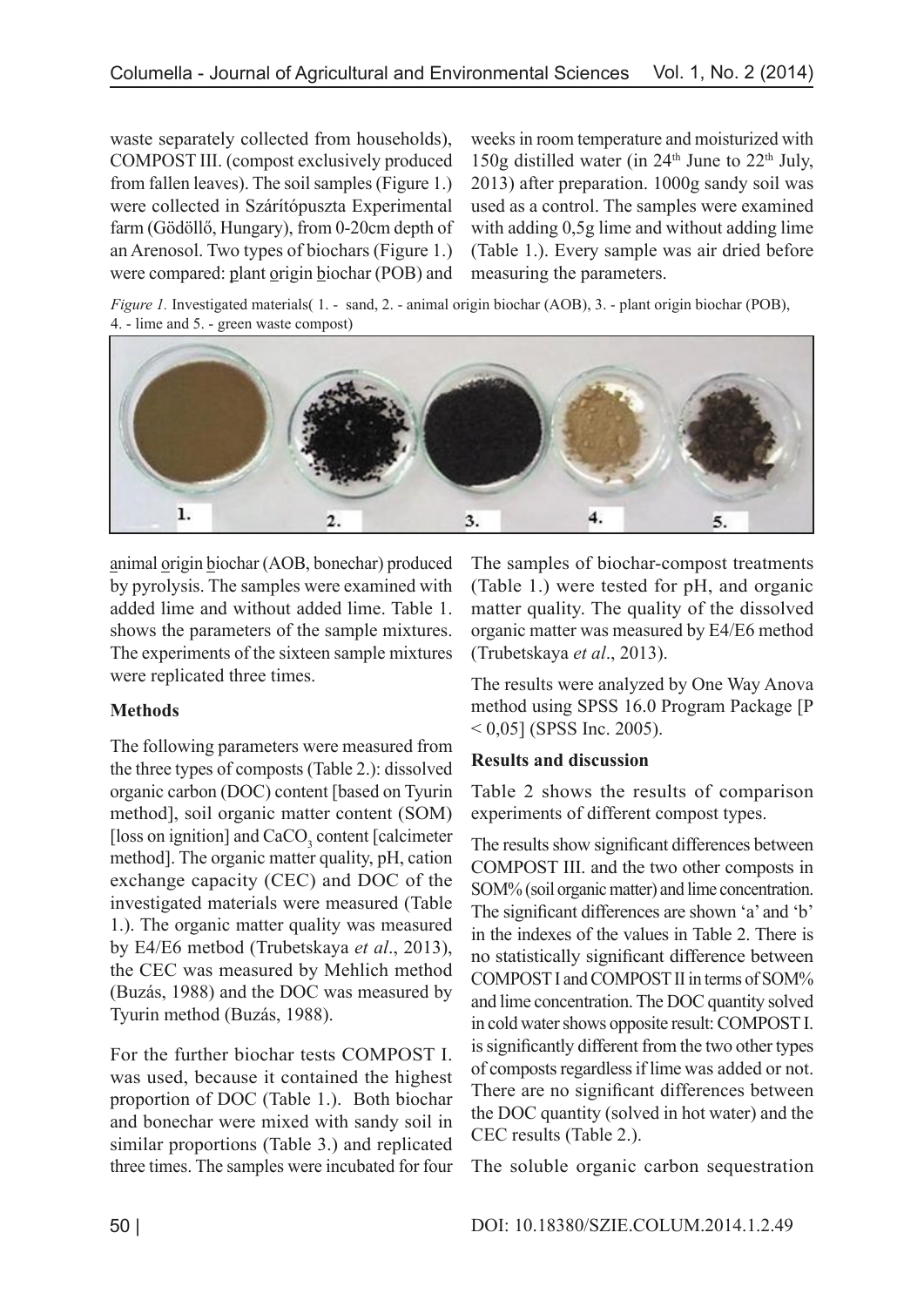| sample name                    | sand (g) | AOB<br>[charcoal](g) | POB [biochar](g) | compost (g) | CaCO <sub>3</sub> (g) |
|--------------------------------|----------|----------------------|------------------|-------------|-----------------------|
| sand                           | 100      |                      |                  |             |                       |
| compost                        |          |                      |                  | 100         |                       |
| compost + sand                 | 80       |                      |                  | 20          |                       |
| POB                            |          |                      | 100              |             |                       |
| AOB                            |          | 100                  |                  |             |                       |
| 1%AOB                          | 495      | 5                    |                  |             |                       |
| 2.5%AOB                        | 487.5    | 12.5                 |                  |             |                       |
| 5%AOB                          | 475      | 25                   |                  |             |                       |
| 10%AOB                         | 450      | 50                   |                  |             |                       |
| 1%POB                          | 495      |                      | 5                |             |                       |
| 2.5%POB                        | 487.5    |                      | 12.5             |             |                       |
| 5%POB                          | 475      |                      | 25               |             |                       |
| 10%POB                         | 450      |                      | 50               |             |                       |
| 1%AOB+comp                     | 395      | 5                    |                  | 100         |                       |
| 2.5%AOB+comp                   | 387.5    | 12.5                 |                  | 100         |                       |
| 5%AOB+comp                     | 375      | 25                   |                  | 100         |                       |
| 10%AOB+comp                    | 350      | 50                   |                  | 100         |                       |
| 1%POB+comp                     | 395      |                      | 5                | 100         |                       |
| 2.5%POB+comp                   | 387.5    |                      | 12.5             | 100         |                       |
| 5%POB+comp                     | 375      |                      | 25               | 100         |                       |
| 10%POB+comp                    | 350      |                      | 50               | 100         |                       |
| 1%AOB+CaCO <sub>3</sub>        | 495      | 5                    |                  |             | 0.25                  |
| $2.5\%AOB + CaCO$              | 487.5    | 12.5                 |                  |             | 0.25                  |
| 5%AOB+CaCO <sub>3</sub>        | 475      | 25                   |                  |             | 0.25                  |
| 10%AOB+CaCO <sub>3</sub>       | 450      | 50                   |                  |             | 0.25                  |
| $1\%POB+CaCO$                  | 495      |                      | 5                |             | 0.25                  |
| $2.5\%POB + CaCO$              | 487.5    |                      | 12.5             |             | 0.25                  |
| 5%POB+CaCO <sub>3</sub>        | 475      |                      | 25               |             | 0.25                  |
| 10%POB+CaCO <sub>3</sub>       | 450      |                      | 50               |             | 0.25                  |
| 1%AOB+comp+CaCO <sub>3</sub>   | 395      | 5                    |                  | 100         | 0.25                  |
| 2.5%AOB+comp+CaCO <sub>3</sub> | 387.5    | 12.5                 |                  | 100         | 0.25                  |
| 5%AOB+comp+CaCO <sub>3</sub>   | 375      | 25                   |                  | 100         | 0.25                  |
| 10%AOB+comp+CaCO <sub>3</sub>  | 350      | 50                   |                  | 100         | 0.25                  |
| 1%POB+comp+CaCO <sub>3</sub>   | 395      |                      | 5                | 100         | 0.25                  |
| 2.5%POB+comp+CaCO <sub>3</sub> | 387.5    |                      | 12.5             | 100         | 0.25                  |
| 5%POB+comp+CaCO <sub>3</sub>   | 375      |                      | 25               | 100         | 0.25                  |
| 10%POB+comp+CaCO <sub>3</sub>  | 350      |                      | 50               | 100         | 0.25                  |

*Table 1.* Treatments of samples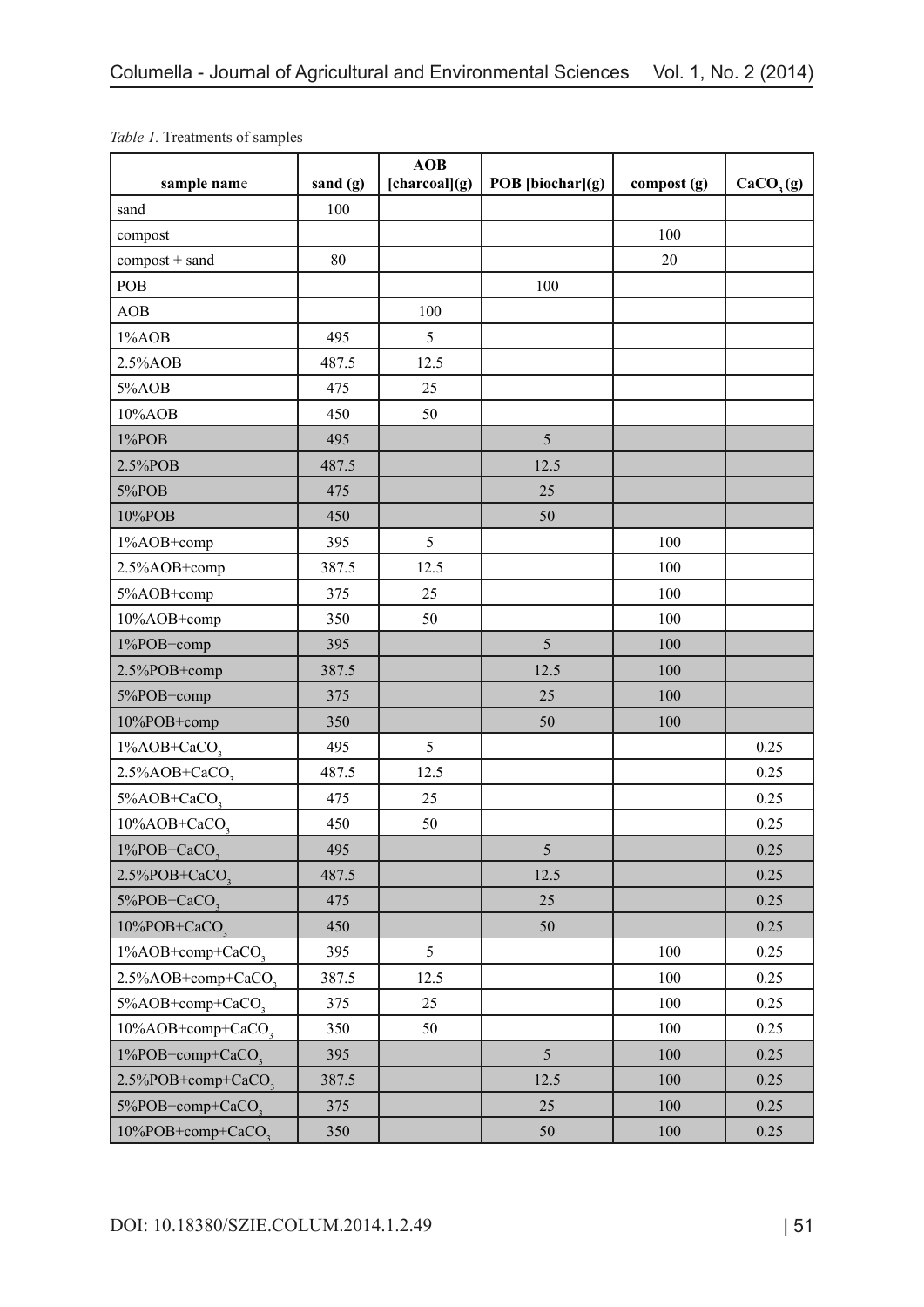capacity of sandy soils was improved with added lime. The quantity of soluble organic carbon is 1 mg/ml less as average with using the cold Significant differences in DOC were detectable in samples containig 10% biochar (100g POB+C, 100g AOB+C). The KCl pH results showed the

#### *Table 2.* Comparison of composts

*1. compost produced from green waste of park maintenance; 2. composts produced from garden waste separately collected from households; 3. compost exclusively produced from fallen leaves; 4. DOC: dissolved organic carbon*

|                      | SOM $%$            | Lime<br>concentration % | <b>CEC</b>           | The quantity DOC<br>(mg/ml) average<br>[solved in cold water] |                      | The quantity DOC<br>(mg/ml) average<br>[solved in hot water] |                      |
|----------------------|--------------------|-------------------------|----------------------|---------------------------------------------------------------|----------------------|--------------------------------------------------------------|----------------------|
|                      |                    |                         |                      | no added<br>lime                                              | added<br>$0,5g$ lime | no added<br>lime                                             | added<br>$0,5g$ lime |
| <b>COMPOST I.1</b>   | 31.84 <sub>b</sub> | $3.67_{\circ}$          | $16.32$ <sub>a</sub> | 5.53 <sub>h</sub>                                             | 4.52 <sub>b</sub>    | 8.65                                                         | $5.44_{\text{a}}$    |
| <b>COMPOST II.2</b>  | 33.43              | $3.53_a$                | 13.08                | 4.19                                                          | 3.18                 | 8.33                                                         | $6.40_a$             |
| <b>COMPOST III.3</b> | $20.73_a$          | 4.39 <sub>h</sub>       | 13.05.               | 3.18                                                          | $2.18$ <sub>2</sub>  | $7.37$ <sub>2</sub>                                          | 3.84                 |

water method than in the samples treated with 0,5g lime (Table 2.).

The different degrees of decomposition and stability of the applied composts can be explained by the original 3-5% lime content (Table 2.). The different SOM content explains the differences in quantity of DOC in certain compost types during the hot water solution. It can be concluded that the DOC in COMPOST III. (compost exclusively produced from fallen leaves) is less than in the two other types of composts.

same tendency as DOC, but the three samples containing lower concentrations of biochars had no significant differences (10g POB+C, 25g POB+C, 50g POB+C, 10g AOB+C, 25g AOB+C, 50g AOB+C). Significant differences were shown between control and the other samples by the pH. The reason of this is that biochar and bonechar increase the pH even at low concentrations.

The samples mixed with lime and without lime (Table 1.) were measured for E4/E6 ratio (Diagram 1.) and pH (Diagram 2.).

| sample                           | <b>E4/E6</b> | pH (distilled water) | pН<br>(KCl) | cation<br>exchange<br>capacity | $DOC$ (mg/ml) |
|----------------------------------|--------------|----------------------|-------------|--------------------------------|---------------|
| sand                             | 7.15         | 6.5                  | 5.74        | 7.04                           | 5.52          |
| compost (COMPOST I.)             | 7.42         | 7.6                  | 7.18        | 72.18                          | 13.46         |
| sand $(80\%)$ + compost $(20\%)$ | 7.9          | 7.64                 | 7.3         | 19.14                          | 7.63          |
| AOB                              | 0.35         | 9.56                 | 9.02        | 3.54                           | 6.97          |
| <b>POB</b>                       | 7.58         | 6.62                 | 5.45        | 41.64                          | 3.36          |

*Table 3.* Parameters of investigated materials

The cause of this probably is the high concentration of lignin of leaves. It is known that the decomposition of lignin is a very slow process (Fioretto *et al*, 2005).

COMPOST I. was choosen for further examinations: testing the biochars, sandy soil and lime mixtures, because it has the highest CEC value (Table 2.).

The results showed the high concentration (10%) of AOB (sample 4) decreased the E4/E6 rates (Diagram 1.) and increased the pH (Diagram 2.). This can be explained by the alkaline pH and the quite low E4/E6 ratio of AOB (Table 3.). The lower E4/E6 ratio (about 4-5) showed more stable dissolved organic materials (Aranda *et al*., 2011). The stable organic materials like humic acids had a positive effect on soil properties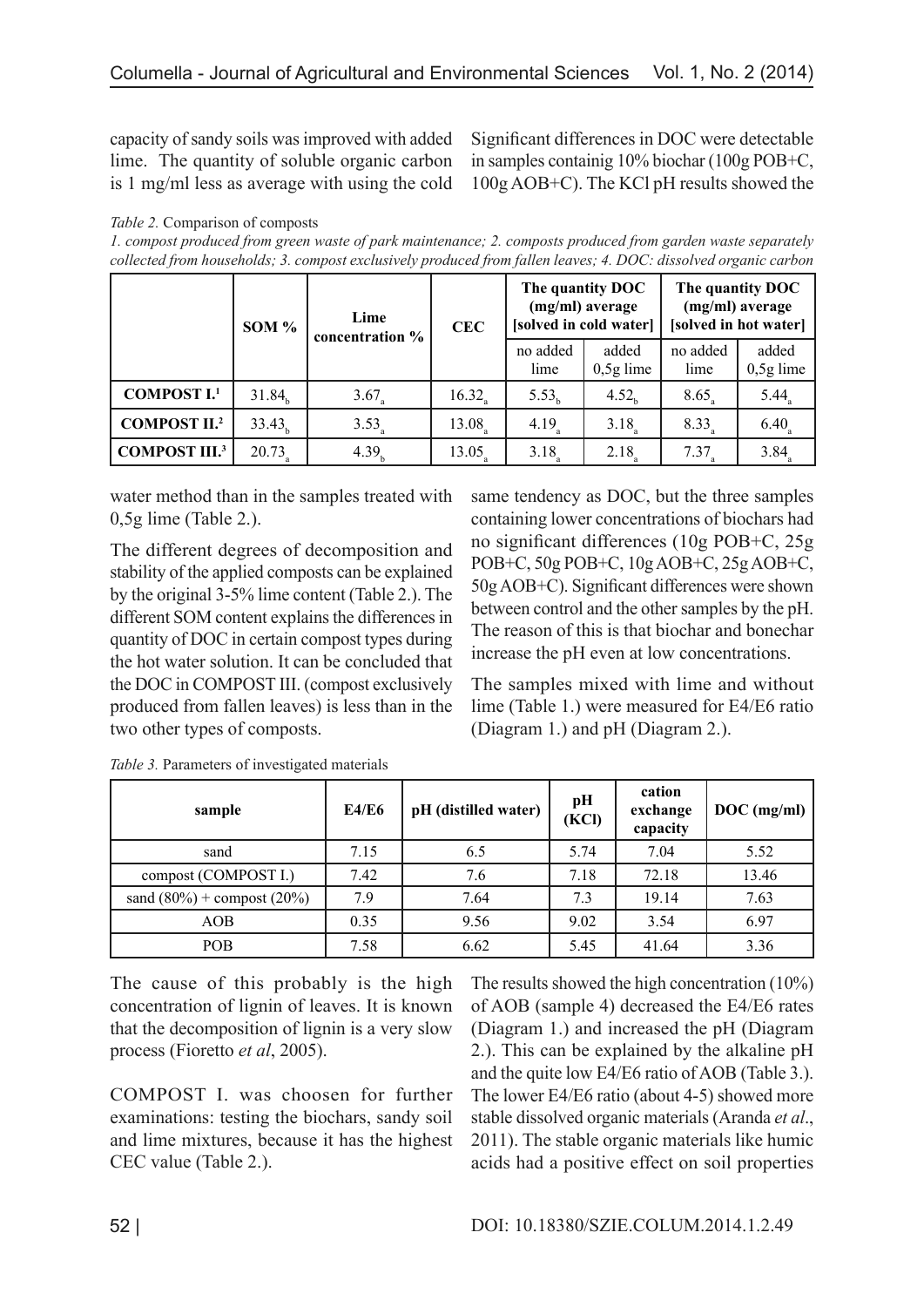

*Diagram 1.* E4/E6 rates (numbers of samples - horizontal axis - sample 1-4: mixed with AOB, samples 5-8: mixed with POB). The biochar concentrations: 1%, 2.5%, 5%, 10%.

*Diagram 2.* pH results (numbers of samples - horizontal axis - sample 1-4: mixed with AOB, samples 5-8: mixed with POB). The biochar concentrations:  $1\%$ ,  $2.5\%$ ,  $5\%$ ,  $10\%$ .



(Abdollahi *et al*., 2014). The animal origin biochar could be useful for the soil melioration.

The AOB increased the E4/E6 ratio and the POB did not cause a significant modification in the E4/E6 ratio (Diagram 1.). The AOB increased the pH because the pH of AOB is about 9-10 (Table 3.) but the added  $CaCO<sub>3</sub>$  (0,5m/m %) buffered this effect (Diagram 2.).

The CaCO<sub>3</sub> had a decreasing effect on the E4/E6 ratio. This can be explained by the generated Cahumus complexes in the soil (Six *et al*., 2004).

The compost extremely increased the E4/E6 ratio, because it has high content of fresh organic matter compared to the soils.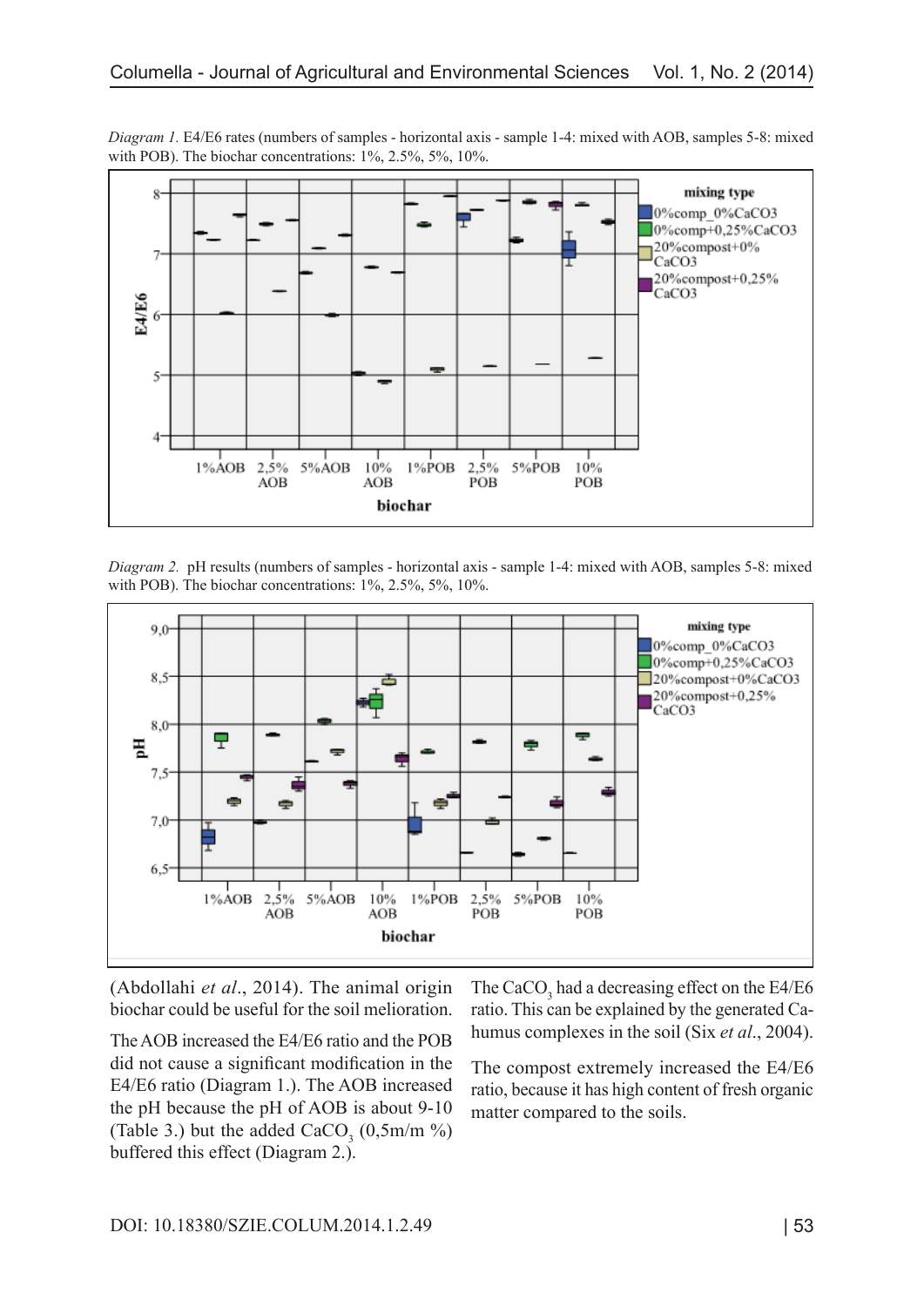## **Summary**

The planned further experiments are measuring DOC, loss on ignition and CEC before and after pot experiments on the samples of Table 1. In the future the purpose of the experiments is to produce the compost-biochar-lime mixture with the most favourable impact to the soil fertility and crop yield. It could be useful in agricultural practice.

## **Acknowledgements**

TÁMOP 4.1.1.C-12/1/KONV-2012-0018 The research was supported by the "Excellent *Research Grant .*

Research Faculty" Grant of the Hungarian Ministry of Human Resources" (registration no.: 17586- 4/2013/TUDPOL)

This work was supported by the *TÁMOP-4.2.2.A-11/1/KONV-2012-0015* program of the Hungarian National Development Agency.

### **Funding**

The research was supported by the *"Excellent Research Faculty" Grant of the Hungarian Ministry of Human Resources" (registration no.: 17586- 4/2013/TUDPOL), TÁMOP 4.2.2.A-11/1/KONV-2012-0015 and HU-KTIA-AIK-12-12012-0012* 

## **References**

- Buzás I. (1988): Talaj- és agrokémiai vizsgálai módszerkönyv 2., Mezőgazdasági Kiadó, Budapest 106-116, 152- 155, 179.
- Christensen T. H. and Nielsen C. W. (1983): Leaching from land disposed municipal composts: 1. organic matter, Waste Management & Research 1, 83-94 DOI: http://dx.doi.org/10.1177/0734242x8300100107
- Hayland C., cSarmah A. K. (2014): Advances and Innovations in Biochar Production and Utilization for Improving Environmental Quality, Bioenergy Research: Advances and Applications, Pages 435–446. DOI: http://dx.doi.org/10.1016/b978-0-444-59561-4.00025-5
- Fioretto A., Di Nardo C., Papa S., Fuggi A. (2005): Lignin and cellulose degradation and nitrogen dynamics during decomposition of three leaf litter species in a Mediterranean ecosystem, Soil Biology and Biochemistry, Vol 37, Issue 6, Pages: 1083-1091. DOI: http://dx.doi.org/10.1016/j.soilbio.2004.11.007
- Golueke, C.G. (1972): Composting, A Study of the Process and its Principles. Rodale Press, Inc., Emmaus, Pennsylvania, USA, Page: 110.
- Schmidt H-P. *et al*. (2014): Biochar and biochar-compost as soil amendments to a vineyard soil: Influences on plant growth, nutrient uptake, plant health and grape quality, Agriculture, Ecosystems & Environment, Environmental Benefits and Risks of Biochar Application to Soil, Volume 191, 15 June 2014, Pages 117–123. DOI: http://dx.doi.org/10.1016/j.agee.2014.04.001
- Chen J. *et al*. (2013): Biochar soil amendment increased bacterial but decreased fungal gene abundance with shifts in community structure in a slightly acid rice paddy from Southwest China, Applied Soil Ecology, Volume 71, Pages 33–44. DOI: http://dx.doi.org/10.1016/j.apsoil.2013.05.003
- Kádár I. *et al*. (2013): Szennyvizek, iszapok, komposztok, szevestrágyák a talajtermékenység szolgálatában, Magyar Tudományos Akadémia ATK Talajtani és Agrokémiai Intézet, 9421549 Akaprint Nyomda Kft., ISBN 978-963-89041-9-5, Budapest, Pages: 79, 102.
- Lal R. (2004): Soil Carbon Sequestration Impacts on Global Clomate Change and Food Security, Science 304, 1623. DOI: http://dx.doi.org/10.1126/science.1097396
- Abdollahi L. *et al*. (2014): The effects of organic matter application and intensive tillage and traffic on soil structure formation and stability, Soil and Tillage Research, Volume 136, Pages 28–37. DOI: http://dx.doi.org/10.1016/j.still.2013.09.011
- Trubetskaya O. E. *et al*. (2013): Determination of hydrophobicity and optical properties of soil humic acids isolated by different methods, Journal of Geochemical Exploration 132, 84-89. DOI: http://dx.doi.org/10.1016/j.gexplo.2013.06.004